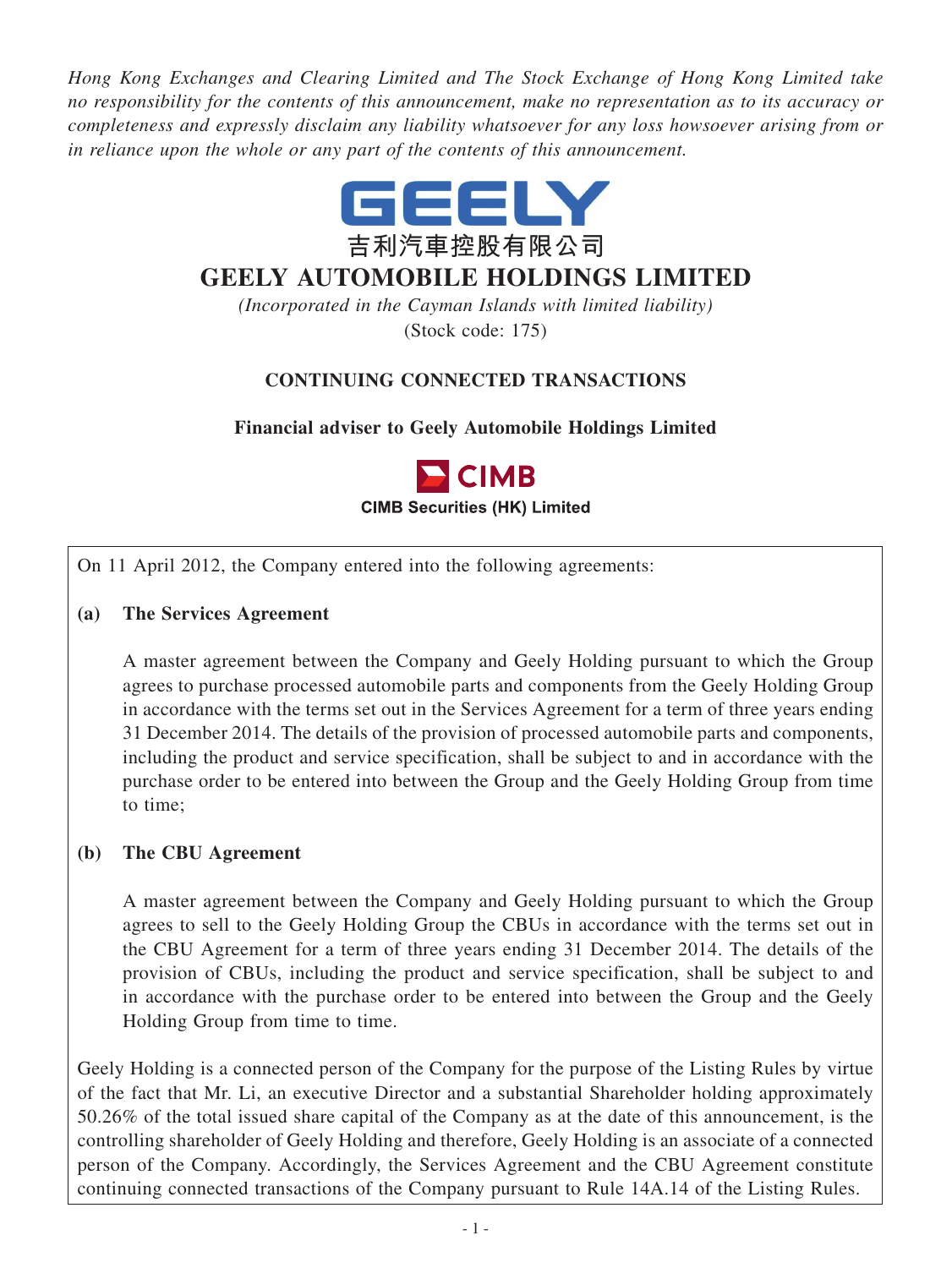As each of the applicable percentage ratios (as defined in the Listing Rules) of the continuing connected transactions (the "Continuing Connected Transactions") contemplated under each of the Services Agreement and the CBU Agreement is more than 0.1% but less than 5% on an annual basis, the Continuing Connected Transactions and their respective annual caps are subject to the reporting, announcement and the annual review requirements, but are exempt from the Independent Shareholders' approval requirements under Chapter 14A of the Listing Rules. Mr. Li is considered to have a material interest in the Continuing Connected Transactions by virtue of his interests in Geely Holding, and has abstained from voting on the Board resolutions for approving the transactions contemplated under the Services Agreement and the CBU Agreement.

#### **CONTINUING CONNECTED TRANSACTIONS**

Reference is made to the Company's announcement dated 20 August 2009. On 20 August 2009, the Company and Geely Holding entered into two agreements for the (i) sales of automobile parts and components, brakes, and pressing parts, engines and transmissions by the Group to the Geely Holding Group and purchases of processed automobile parts and components by the Group from the Geely Holding Group for a term from 23 September 2009 to 31 December 2011 (the "Previous Services Agreement"); and (ii) sales of CBUs by the Group to the Geely Holding Group and purchases of CBUs by the Group from the Geely Holding Group for a term from 23 September 2009 to 31 December 2011 (the "Previous CBU Agreement"). As certain members of the Geely Holding Group had been acquired by the Group since then, certain of the continuing connected transactions contemplated under the Previous Services Agreement and the Previous CBU Agreement are no longer required. As such, on 11 April 2012, the Company and Geely Holding entered into (i) the Services Agreement for the purchases of processed automobile parts and components from the Geely Holding Group with similar terms set out in the Previous Services Agreement; and (ii) the CBU Agreement for the sales of CBUs to the Geely Holding Group with similar terms set out in the Previous CBU Agreement, save for those previous continuing connected transactions which are no longer applicable.

#### **(I) The Services Agreement**

**Date:** 11 April 2012

**Parties:** The Company; and Geely Holding

> Geely Holding is a connected person of the Company for the purpose of the Listing Rules by virtue of the fact that Mr. Li, an executive Director and a substantial Shareholder holding approximately 50.26% of the total issued share capital of the Company as at the date of this announcement, is the controlling shareholder of Geely Holding and therefore, Geely Holding is an associate of a connected person of the Company.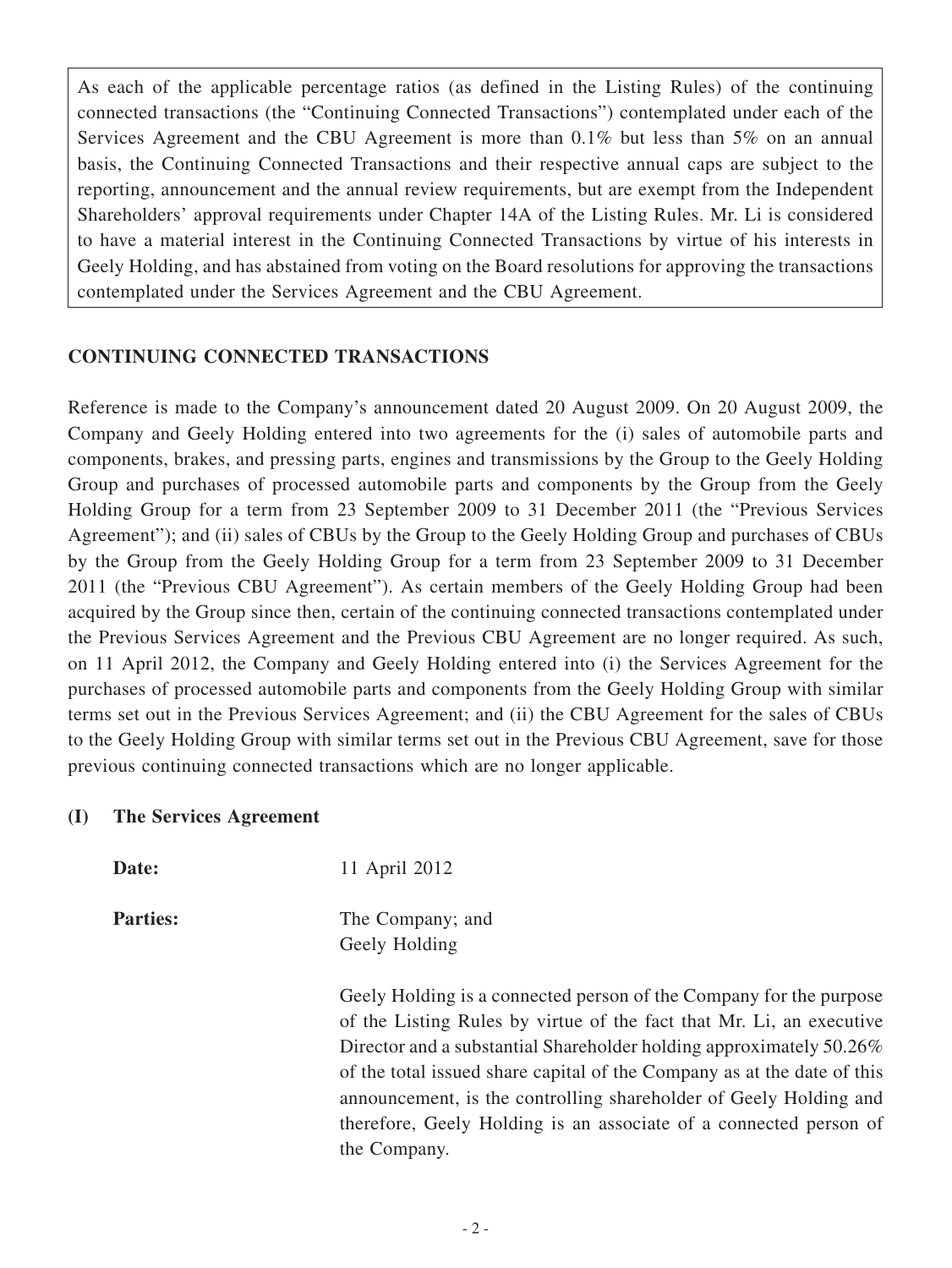|      | <b>Subject matter:</b> | Purchases of processed automobile parts and components by the Group<br>from the Geely Holding Group. During the course of the Services<br>Agreement, the Group may request additional products and services<br>other than the aforesaid services from the Geely Holding Group.<br>The additional products and services, subject to the Geely Holding<br>Group's ability in providing the requested products and services,<br>will be based on normal commercial terms, conducted on an arm's<br>length basis and in compliance with the requirements of the Listing<br>Rules. |
|------|------------------------|-------------------------------------------------------------------------------------------------------------------------------------------------------------------------------------------------------------------------------------------------------------------------------------------------------------------------------------------------------------------------------------------------------------------------------------------------------------------------------------------------------------------------------------------------------------------------------|
|      | <b>Pricing basis:</b>  | In respect of the purchases of processed automobile parts and<br>components by the Group, it is a term of the Services Agreement that<br>the purchase price of the processed automobile parts and components<br>shall be based on market price which is no less favorable to the Group<br>than to other independent third parties. If no such market price is<br>available, the purchase price shall be determined based on normal<br>commercial terms and through arm's length negotiations between the<br>Group and the Geely Holding Group.                                |
|      | Term:                  | From 11 April 2012 to 31 December 2014                                                                                                                                                                                                                                                                                                                                                                                                                                                                                                                                        |
| (II) | The CBU Agreement      |                                                                                                                                                                                                                                                                                                                                                                                                                                                                                                                                                                               |
|      | Date:                  | 11 April 2012                                                                                                                                                                                                                                                                                                                                                                                                                                                                                                                                                                 |
|      |                        |                                                                                                                                                                                                                                                                                                                                                                                                                                                                                                                                                                               |
|      | <b>Parties:</b>        | The Company; and<br>Geely Holding                                                                                                                                                                                                                                                                                                                                                                                                                                                                                                                                             |
|      |                        | Geely Holding is a connected person of the Company for the purpose<br>of the Listing Rules by virtue of the fact that Mr. Li, an executive<br>Director and a substantial Shareholder holding approximately 50.26%<br>of the total issued share capital of the Company as at the date of this<br>announcement, is the controlling shareholder of Geely Holding and<br>therefore, Geely Holding is an associate of a connected person of<br>the Company.                                                                                                                        |
|      | <b>Subject matter:</b> | Sales of CBUs by the Group to the Geely Holding Group                                                                                                                                                                                                                                                                                                                                                                                                                                                                                                                         |
|      | <b>Pricing basis:</b>  | In respect of the sales of CBUs to the Geely Holding Group, it is a term<br>of the CBU Agreement that: (i) the sales of CBU will be conducted<br>on normal commercial terms and negotiated on arm's length basis;<br>and (ii) the CBU shall be sold to the Geely Holding Group based<br>on market price which is not lower than the Group offers to other<br>independent third parties.                                                                                                                                                                                       |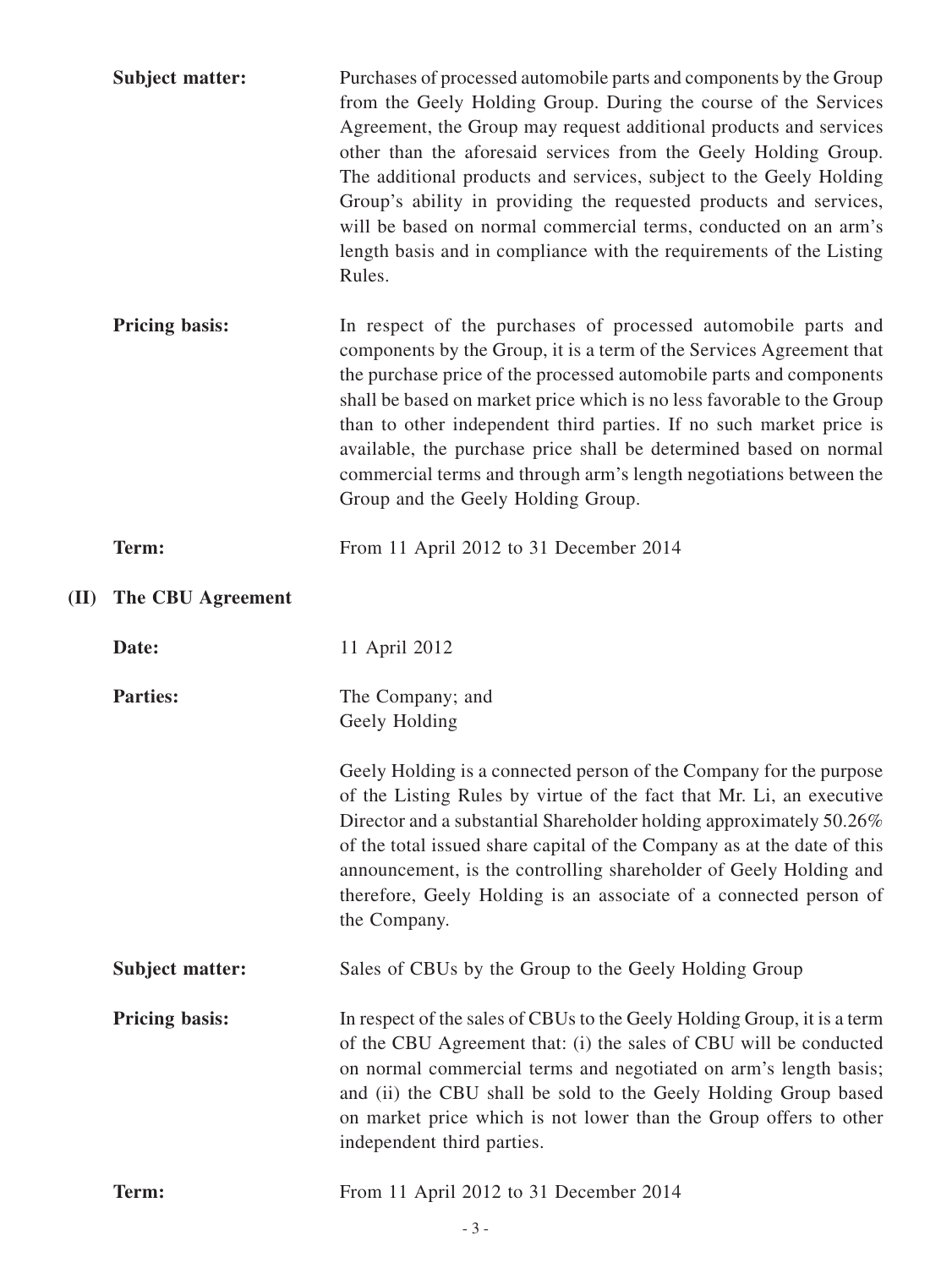#### **HISTORICAL TRANSACTION AMOUNTS**

#### **(I) The Services Agreement**

For each of the three years ended 31 December 2011, the total purchases of processed automobile parts and components by the Group from the Geely Holding Group transacted under the Previous Services Agreement amounted to approximately RMB2,825,000 (equivalent to approximately HK\$3,488,000), RMB9,804,000 (equivalent to approximately HK\$12,104,000) and RMB23,917,000 (equivalent to approximately HK\$29,528,000) respectively.

#### **(II) The CBU Agreement**

For each of the three years ended 31 December 2011, the total sales of CBUs by the Group to the Geely Holding Group transacted under the Previous CBU Agreement amounted to approximately RMB2,555,000 (equivalent to approximately HK\$3,154,000), RMB53,050,000 (equivalent to approximately HK\$65,496,000) and RMB80,865,000 (equivalent to approximately HK\$99,836,000) respectively.

#### **DETERMINATION OF PROPOSED CAPS**

The following table sets out the proposed Caps of the Continuing Connected Transactions for each of the three years ending 31 December 2014:

|      |                                     | Proposed Caps for the year ending 31 December |                |                |  |
|------|-------------------------------------|-----------------------------------------------|----------------|----------------|--|
|      |                                     | $2012*$                                       | 2013           | 2014           |  |
|      |                                     | (2000)                                        | (2000)         | (2000)         |  |
| (I)  | The Services Agreement              |                                               |                |                |  |
|      | - Purchases of processed automobile | RMB151,898                                    | RMB218,849     | RMB316,126     |  |
|      | parts and components                | (equivalent to                                | (equivalent to | (equivalent to |  |
|      |                                     | approximately                                 | approximately  | approximately  |  |
|      |                                     | HK\$187,533)                                  | HK\$270,191)   | HK\$390,289)   |  |
| (II) | The CBU Agreement                   |                                               |                |                |  |
|      | – Sales of CBUs                     | RMB136,000                                    | RMB224,400     | RMB360,000     |  |
|      |                                     | (equivalent to                                | (equivalent to | (equivalent to |  |
|      |                                     | approximately                                 | approximately  | approximately  |  |
|      |                                     | HK\$167,906)                                  | HK\$277,044)   | HK\$444,456)   |  |

\* In relation to the Services Agreement and the CBU Agreement, their proposed Caps for the year ending 31 December 2012 commence from 11 April 2012.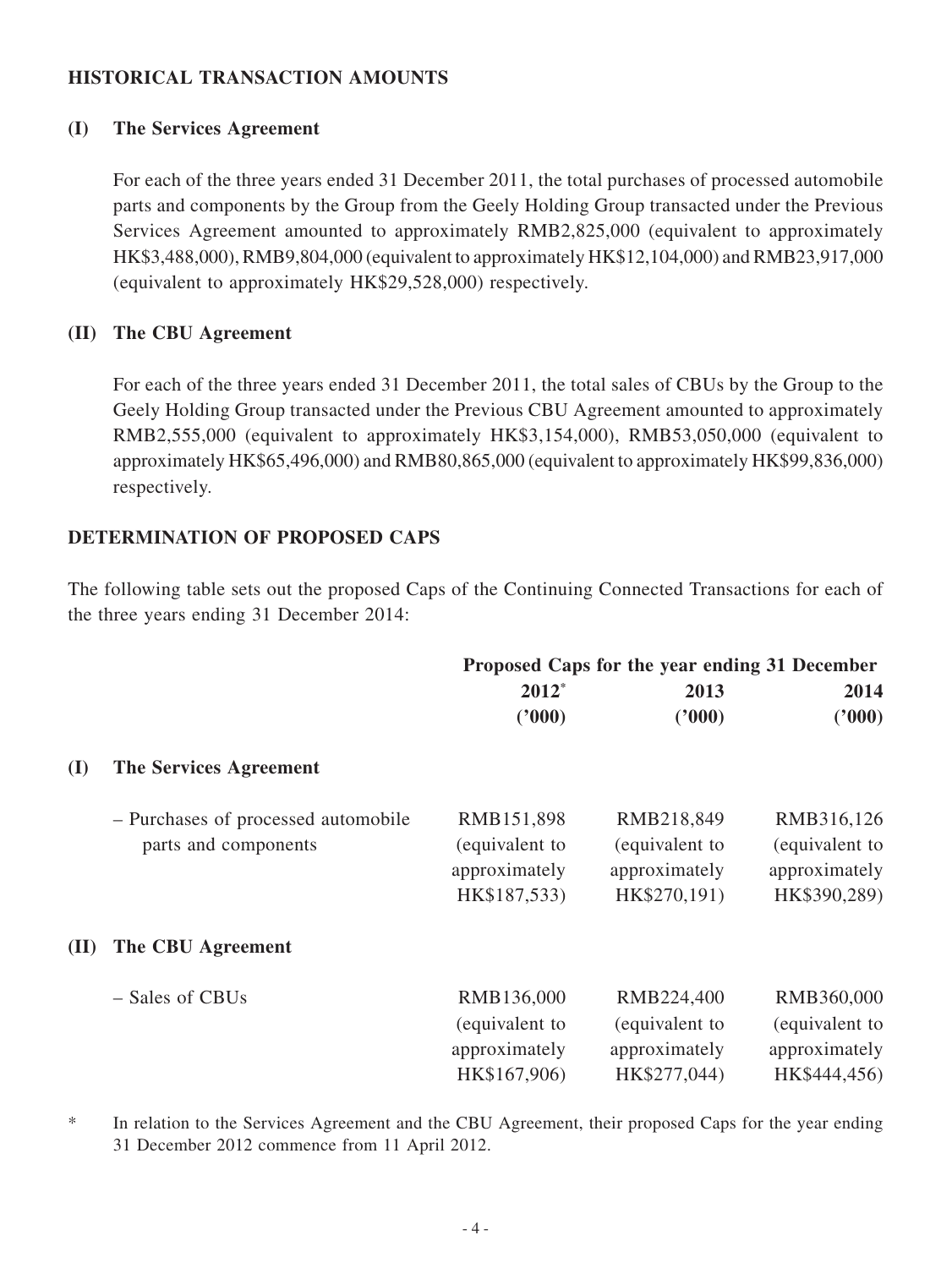#### **Basis of determination**

#### *(I) The Services Agreement*

For determining the proposed Caps for the purchases of processed automobile parts and components, the Directors have taken into account the projected units of automobile parts and components to be purchased based on the production budget of the Group for the remaining period of the year ending 31 December 2012 and the two years ending 31 December 2014. As it is expected that there will be a continual improvement in the Group's product mix towards high-end models, which will require the processed automobile parts and components to be sourced from the Geely Holding Group, together with the increase in demand for these high-end models, the need of processed automobile parts and components for the production of these high-end models are expected to increase gradually in the three years ending 31 December 2014. As compared with the historical transaction amount for the year ended 31 December 2011, the significant increase in the annual cap for the remaining period of the year ending 31 December 2012 was primarily attributable to the inception of more advanced and high-priced processed automobile parts and components from the Geely Holding Group to the Group.

#### *(II) The CBU Agreement*

For determining the proposed Caps for the sales of CBUs, the Directors have taken into account the projected units of CBU to be sold based on the sales budget of the Group to the Geely Holding Group and the estimated average selling prices per CBU for the remaining period of the year ending 31 December 2012 and the two years ending 31 December 2014. As it is expected that there will be new car models to be launched in the financial year 2013 and 2014 respectively together with an estimated increase in average selling price per CBU across the two-year period, the projected sales of CBU to the Geely Holding Group for distribution are expected to increase progressively.

#### **REASONS FOR AND BENEFITS OF THE CONTINUING CONNECTED TRANSACTIONS**

The Group is principally engaged in the manufacturing and trading of automobiles, automobile parts and related automobile components, and investment holding.

The Geely Holding Group is principally engaged in the sales of automobiles and related parts and components wholesale and retail business.

#### **(I) The Services Agreement**

As the Geely Holding Group has a strong research team which is capable of processing the processed automobile parts and components according to the specifications of the Group, the Directors are of the view that the Group will benefit from the purchases of processed automobile parts and components from the Geely Holding Group by securing a reliable source of supply of processed automobile parts and components.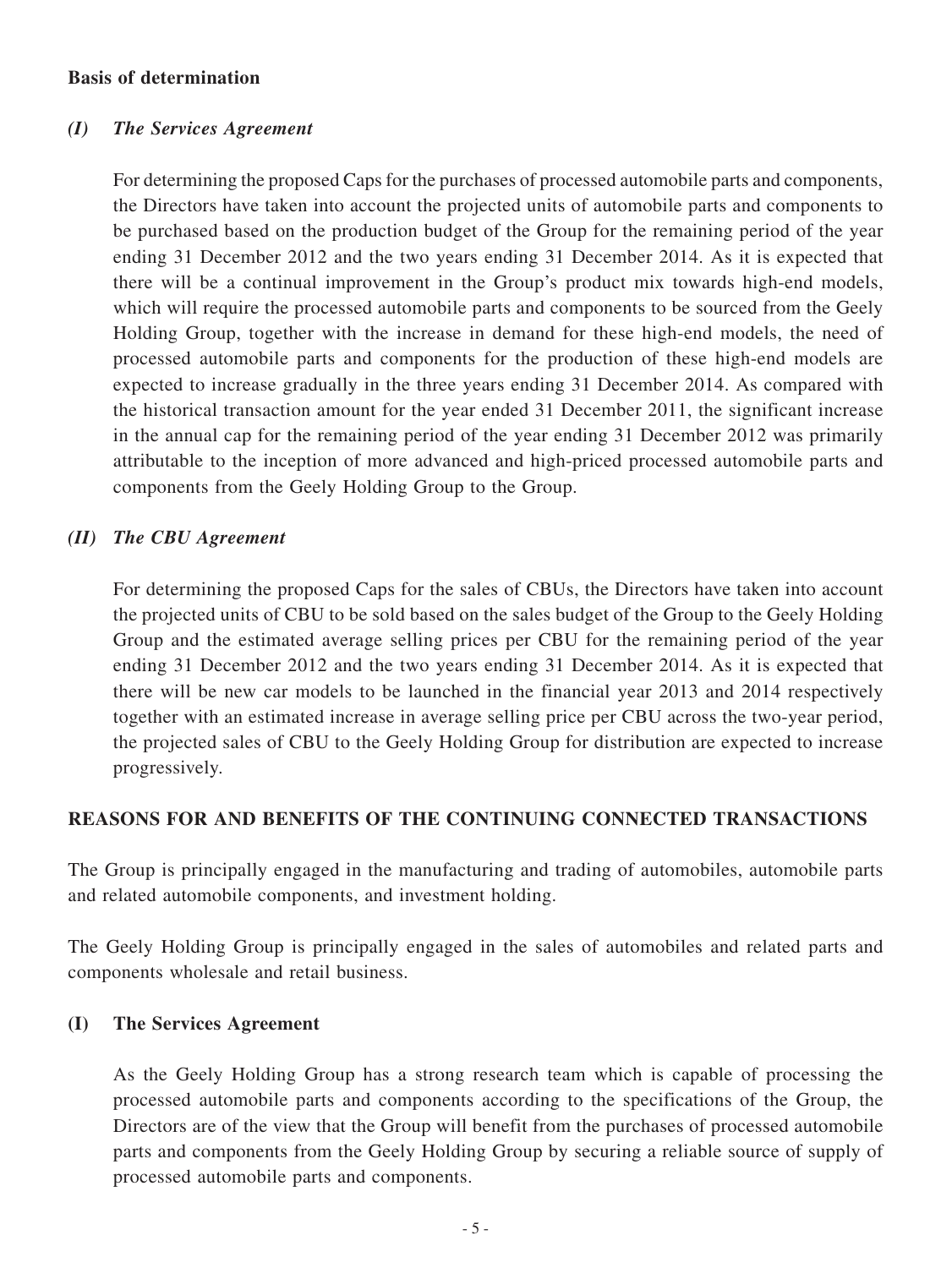Given the above, the Directors (including the independent non-executive Directors) are of the view that the terms of the Services Agreement, including its annual caps, are fair and reasonable and in the interests of the Company and the Shareholders as a whole.

#### **(II) The CBU Agreement**

Given that (i) Geely Holding has better distribution channels in the PRC; and (ii) the price for the sales of CBUs to the Geely Holding Group under the CBU Agreement will not be less than the price offered to independent third party distributors, the Directors consider that it is in the interest of the Company to sell the CBUs to the Geely Holding Group as it would ensure a stable demand for the Company's products.

The Directors (including the independent non-executive Directors) are of the view that the terms of the CBU Agreement, including its annual caps, are fair and reasonable and in the interests of the Company and the Shareholders as a whole.

### **LISTING RULES IMPLICATIONS**

Geely Holding is a connected person of the Company for the purpose of the Listing Rules by virtue of the fact that Mr. Li, an executive Director and a substantial Shareholder holding approximately 50.26% of the total issued share capital of the Company as at the date of this announcement, is the controlling shareholder of Geely Holding and therefore, Geely Holding is an associate of a connected person of the Company. Accordingly, the Services Agreement and the CBU Agreement constitute continuing connected transactions of the Company pursuant to Rule 14A.14 of the Listing Rules.

As each of the applicable percentage ratios (as defined in the Listing Rules) of the Continuing Connected Transactions is more than  $0.1\%$  but less than 5% on an annual basis, the Continuing Connected Transactions and their respective annual caps are subject to the reporting, announcement and the annual review requirements, but are exempt from the Independent Shareholders' approval requirements under Chapter 14A of the Listing Rules. Mr. Li is considered to have a material interest in the Continuing Connected Transactions by virtue of his interests in Geely Holding, and has abstained from voting on the Board resolutions for approving the transactions contemplated under the Services Agreement and the CBU Agreement.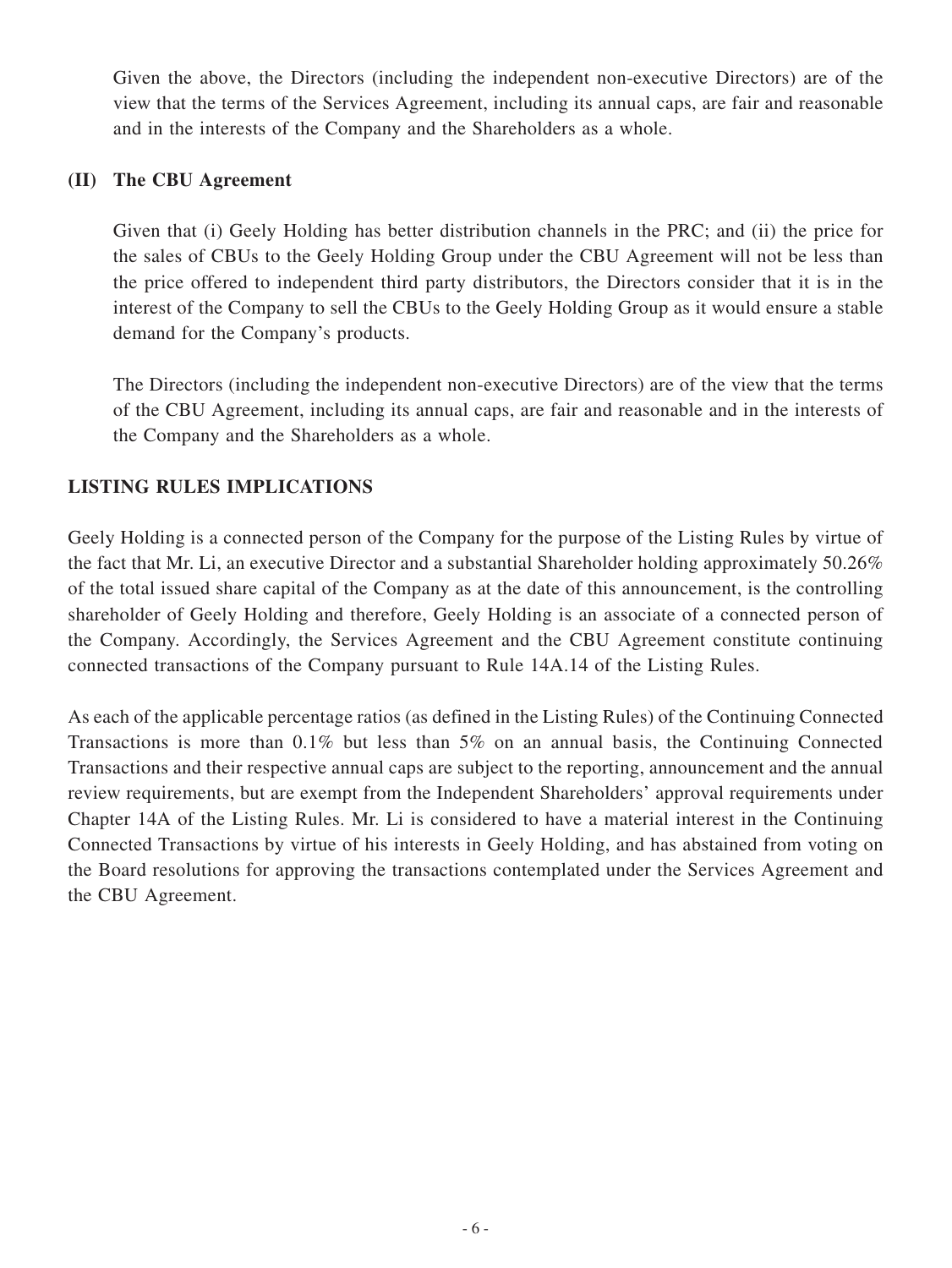## **DEFINITIONS**

In this announcement, the following expressions have the meanings set out below unless the context requires otherwise:

| "associates"               | has the meaning ascribed to it in the Listing Rules;                                                                                                                                                                                                                                                                                        |  |
|----------------------------|---------------------------------------------------------------------------------------------------------------------------------------------------------------------------------------------------------------------------------------------------------------------------------------------------------------------------------------------|--|
| "Board"                    | the board of Directors                                                                                                                                                                                                                                                                                                                      |  |
| "Caps"                     | for the purpose of Chapter 14A of the Listing Rules, means the proposed<br>annual caps of the continuing connected transactions contemplated<br>under the Services Agreement and the CBU Agreement for each of<br>the three financial years ending 31 December 2014 as set out under<br>the section headed "Determination of Proposed Caps" |  |
| "CBU"                      | Complete Buildup Unit (整車), a complete vehicle after the final<br>assembly                                                                                                                                                                                                                                                                  |  |
| "CBU Agreement"            | the master agreement dated 11 April 2012 entered into between the<br>Company and Geely Holding as referred to under the sub-section<br>headed "(II) The CBU Agreement" of the section headed "Continuing<br>Connected Transactions" of this announcement                                                                                    |  |
| "Company"                  | Geely Automobile Holdings Limited, a public company incorporated<br>in the Cayman Islands with limited liability whose shares are listed<br>on the main board of the Stock Exchange                                                                                                                                                         |  |
| " $Directory$ "            | the director(s) of the Company                                                                                                                                                                                                                                                                                                              |  |
| "Geely Holding"            | 浙江吉利控股集團有限公司 (Zhejiang Geely Holding Group<br>Company Limited), a private limited liability company incorporated<br>in Zhejiang Province, the PRC, and is owned as to 90% by Mr. Li and<br>as to 10% by Mr. Li Xing Xing, the son of Mr. Li, respectively                                                                                   |  |
| "Geely Holding Group"      | Geely Holding and its subsidiaries                                                                                                                                                                                                                                                                                                          |  |
| "Group"                    | the Company and its subsidiaries                                                                                                                                                                                                                                                                                                            |  |
| "HK\$"                     | Hong Kong dollars, the lawful currency of Hong Kong                                                                                                                                                                                                                                                                                         |  |
| "Hong Kong"                | the Hong Kong Special Administrative Region of the PRC                                                                                                                                                                                                                                                                                      |  |
| "Independent Shareholders" | Shareholder(s) other than Mr. Li and his associates                                                                                                                                                                                                                                                                                         |  |